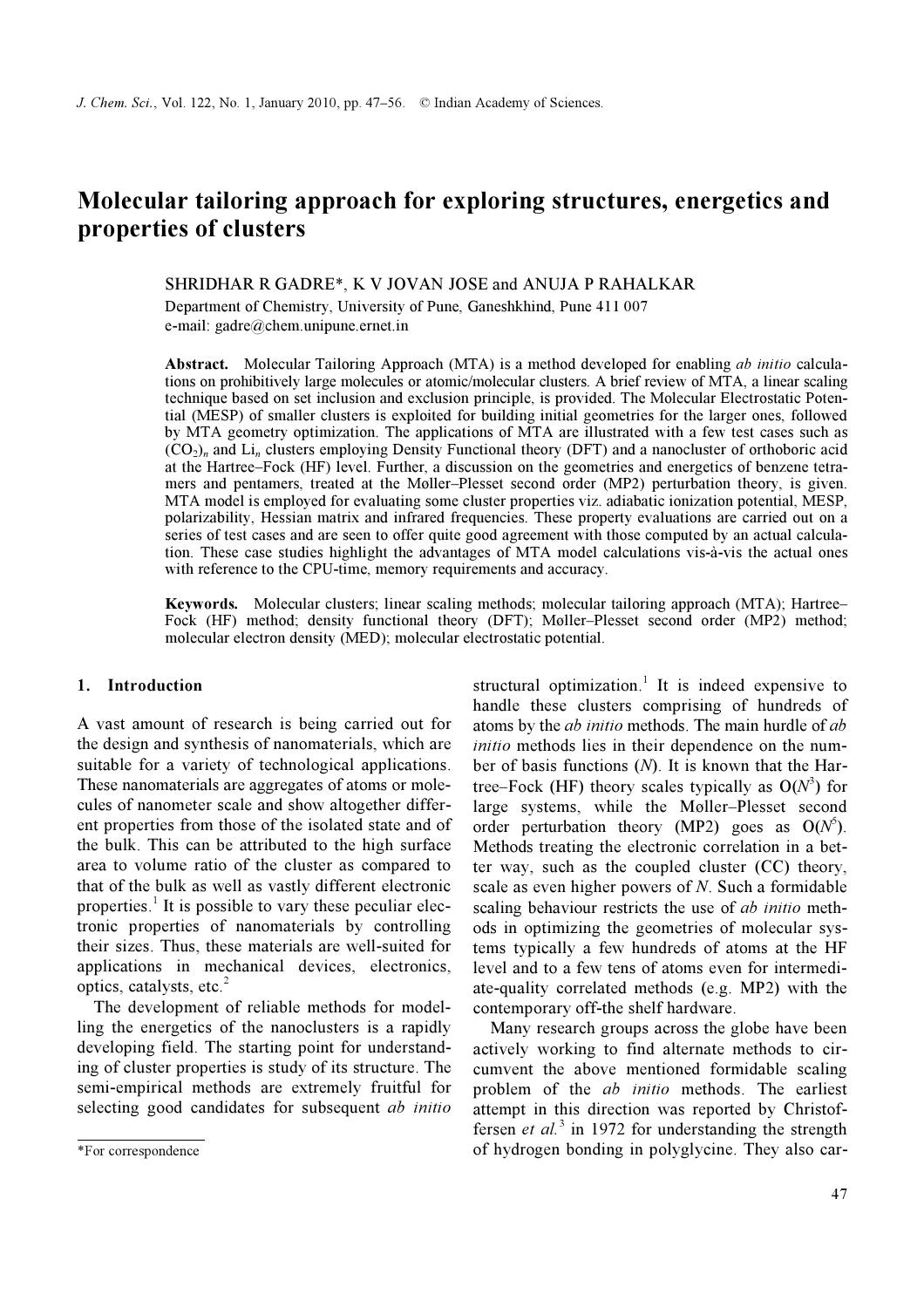ried out many studies on biological systems using their methodology. Later, Yang et  $al^{4,5}$  proposed a density matrix divide-and-conquer (DC) method for electronic structure calculation of large molecules. The method is based on partitioning the density matrix and is applicable to both HF and DFT level of theories.

Subsequently, Gadre et  $a l^6$  formulated the Molecular Tailoring Approach (MTA) for evaluating one-electron properties of large molecular systems. The method was then developed further<sup>7</sup> for geometry optimization of large, spatially extended molecular systems. A similar DC-type method, viz. Fragment Molecular Orbital  $(FMO)^{8-15}$  has been extensively developed by Kitaura's group, which has been incorporated in  $GAMES<sup>16</sup> package$ . Nakai and coworkers have recently proposed a DC-based MP2 method (DCMP2).<sup>17–19</sup> In this method, correlation energy of the parent system is calculated using contributions from sub-system orbitals based on a scheme for partitioning the correlation energy. Many other popular DC type methods, e.g. molecular fractionation with conjugated caps,  $^{20,21}$  systematic molecular fragmentation, $2^{2-24}$  generalized energy-based fragmentation, $25-28$  are proposed in the literature. In all of these methods, a spatially extended supersystem is divided into smaller, overlapping subsystems (fragments). The total structure, energetics and properties of the supersystem are evaluated from the calculations on the fragments. Though all the above mentioned methods are applicable for geometry optimization, Hua et  $al^{28}$  have attempted to extend generalized energy-based fragmentation method for predicting infrared (IR) spectra of large molecules. This work<sup>28</sup> reports a few prototype computations of Hessian and IR frequencies along with Raman intensities for  $(H_2O)_{28}$  and  $(glycine)_{12}$ . All the calculations reported by Hua et  $al^{28}$  are carried out at HF level of theory and these results show that frequencies and intensities are in fair agreement with their actual counterparts, obtained by a full calculation on the supermolecule.

 The MTA method developed in our laboratory over the last twelve years is based on a principle in set theory termed as the set inclusion and exclusion principle. According to this principle, the cardinality of a union of  $N$  overlapping finite sets is defined in terms of the sum of the cardinalities of these sets corrected for those of the corresponding overlapping sets. The term cardinality means the number of elements in the set: the number of atoms, molecules

and/or bonds in the present context of cluster calculations. This simple principle can be borrowed to partition large, spatially extended chemical systems for exploring their structures, energetics and properties. The idea of Cardinality Guided Molecular Tailoring Approach (CG-MTA, for brevity, referred to as MTA henceforth in the present work) is to fragment the large parent molecule into small overlapping fragments and perform the corresponding ab initio calculations only on the fragments. The elegance of the method lies in the use of set inclusion and exclusion principle for obtaining the required property of the parent molecule from the fragments. The MTA method for single point energy calculation and geometry optimization has been discussed in detail in references 7 and 29. The code is developed in line with various other sequential as well as parallel ab initio codes developed earlier in our laboratory. $30-32$ 

The earlier works<sup>6,7,33-35</sup> based on MTA have reported applications of DC-type algorithm for calculating one-electron properties such as Molecular Electrostatic Potential (MESP) and geometry optimization of large molecules. MTA has been recently developed further<sup>36</sup> and benchmarked for the Hessian and frequency calculation of large molecules at HF, DFT and MP2 levels of theory. Li et al have done similar attempt<sup>28</sup> for predicting IR normal modes along with respective intensities.

 In that work they have demonstrated their method with systems made up of regular units such as polyglycine and water cluster. As their method viz. generalized energy-based fragmentation requires manual fragmentation, application of the method to spatially extended or intricate molecules is difficult. However, MTA uses automatic fragmentation, which easily enables breaking any type of large molecule. Moreover, Li et al have demonstrated all the calculations at HF level of theory. On the other hand, MTAbased frequencies can be calculated at HF, DFT and MP2 levels of theory.<sup>36</sup> Currently the development of MTA-based normal mode intensities is underway.

 In the present work, we intend to bring out the power of MTA towards a theoretical investigation of large atomic/molecular clusters with a few newly studied examples and several case studies chosen from our earlier investigations. This includes building up several possible structures for clusters, their geometry optimization and study of relative stability of these structures based on their energetics. The MTA has been successfully applied to structurally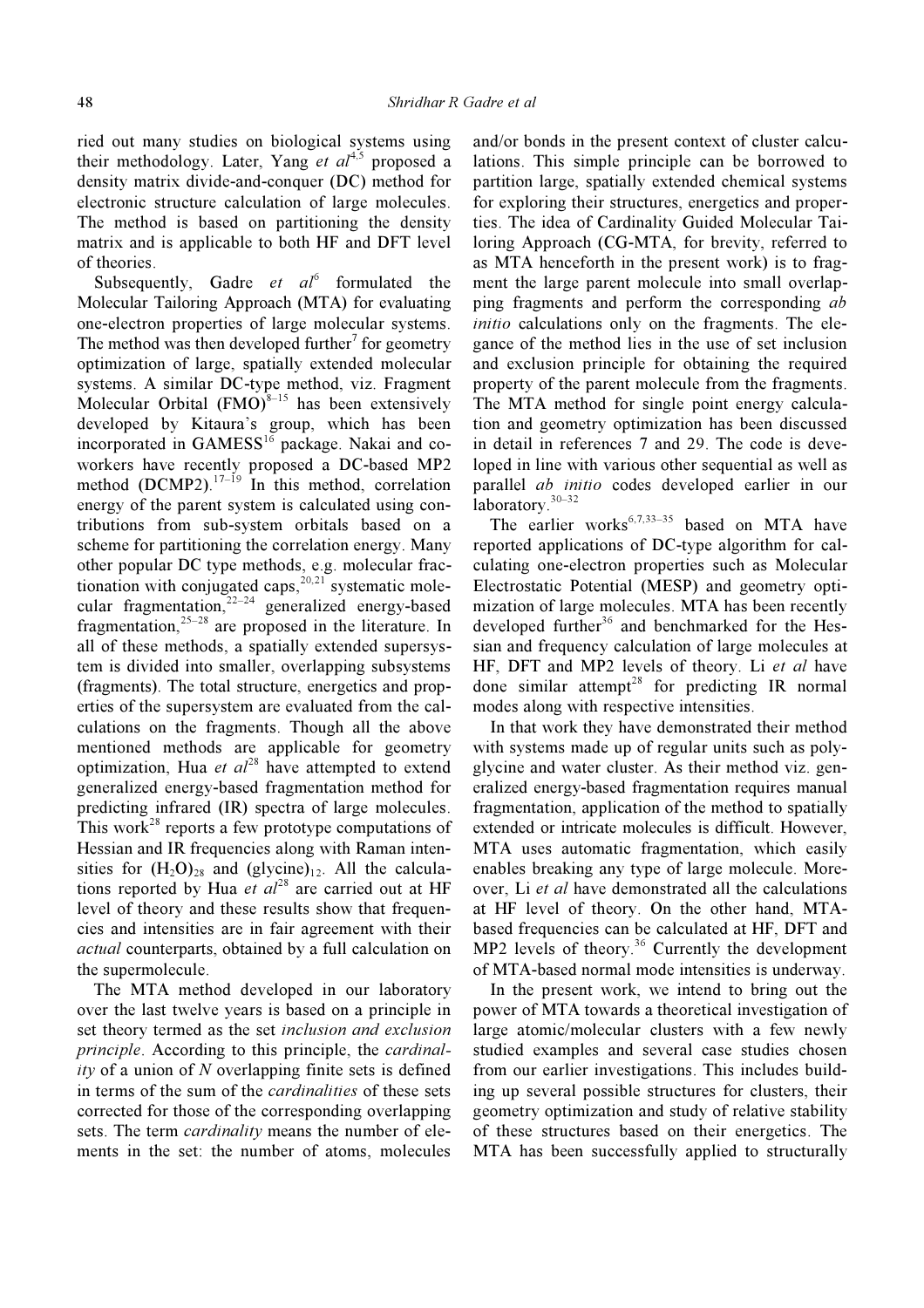diverse metallic and molecular nanoclusters. These studies include  $(CO_2)_n$ <sup>37</sup> orthoboric acid molecular nanoclusters<sup>38</sup> and lithium metal clusters.<sup>39</sup> Along with that, we report some cluster properties evaluated via MTA. The details of the energy and property evaluation are briefly summarized in the section 2.

## 2. Methodology

The present paper reports several case studies detailing the exploration of the structures, energetics and properties of atomic and molecular clusters employing MTA. It is reported in the literature<sup>40</sup> that the number of local minima in potential energy surface increases exponentially with the size of a cluster. Hence, it is very cumbersome and expensive to generate good-quality initial structures for exploring the energetic landscapes. It is found profitable to employ electrostatic guidelines for generating initial structures for molecular and metallic clusters. In our previous works, an electrostatic-based algorithm, viz. Electrostatic Potential for Intermolecular Complexation  $(EPIC)^{41,42}$  has been developed and exploited for building molecular aggregates. In such an approach, the local minima in the multi-dimensional potential energy surface are located through a general electrostatic-based genetic algorithm. For the best cluster a local optimization within the EPIC framework is carried out employing a direct function minimization Subroutine,  $STEPIT.43$  The electrostatic interaction energy within EPIC model is defined through a general equation,

$$
E_{\rm EPC} = 1/2 \left\{ \sum_{i} V_{A,i} q_{B,i} + \sum_{j} V_{B,j} q_{A,j} \right\}.
$$
 (1)

In (1),  $V_A$ , and  $V_B$  represent respectively the MESP's of the interacting species A, B and  $q_A$ ,  $q_B$  are the corresponding MESP-fitted charges. The MESP at a point r is defined as

$$
V(\mathbf{r}) = \sum_{A} \frac{Z_A}{|\mathbf{r} - \mathbf{R}_A|} - \int \frac{\rho(\mathbf{r}')}{|\mathbf{r} - \mathbf{r}'|} d^3 r' \,. \tag{2}
$$

Similarly, for metal clusters, an MESP minimum of the parent cluster acts as a harbinger for the attack of the added metal atom, which is placed in the vicinity of this MESP minimum.<sup>39</sup> These clusters are further subjected to MTA-based geometry optimization as discussed below.

 In MTA, the whole cluster is divided into a set of k main fragments  $\{f_i, f_j, \ldots, f_k\}$ , with secondary overlapping fragments  $\{f_i \cap f_j\}$ , and tertiary ones, viz.  $\{f_i \cap f_j \cap f_k\}$ , etc. For this purpose, the best fragmentation scheme for each cluster is carried out based on R-goodness parameter. The details regarding R-goodness parameter are given elsewhere.<sup>7,29</sup> The energy for the whole cluster is calculated from the fragment energies  $E^{f_i}, E^{f_j}, ..., E^{f_i \cap f_j}, ..., E^{f_i \cap f_j \cap f_k}$  using the general energy expression<sup>7</sup> s calculated from the fragment energi<br>  $E^{f_i}, E^{f_j}, ..., E^{f_i \cap f_j}, ..., E^{f_i \cap f_j \cap f_k}$  using the genergy expression<sup>7</sup><br>  $E = \sum E^{f_i} - \sum E^{f_i \cap f_j} + ... + (-1)^{k-1} \sum E^{f_i \cap f_j \cap ... \cap f_k}$ .

$$
E = \sum E^{f_i} - \sum E^{f_i \cap f_j} + \dots + (-1)^{k-1} \sum E^{f_i \cap f_j \cap \dots \cap f_k}.
$$
\n(3)

The energy gradients with respect to atomic coordinates ( $\mu$ ) can also be obtained in a similar fashion<br>via the general expression<br> $\partial E \longrightarrow \partial E^{f_i \cap f_j}$ via the general expression

$$
\frac{\partial E}{\partial X_{\mu}} = \sum \frac{\partial E^{f_i}}{\partial X_{\mu}^{f_j}} - \sum \frac{\partial E^{f_i \cap f_j}}{\partial X_{\mu}^{f_j \cap f_j}} + \dots + (-1)^{k-1}
$$
\n
$$
\sum \frac{\partial E^{f_i \cap f_j \cap \dots \cap f_k}}{\partial X_{\mu}^{f_i \cap f_j \cap \dots \cap f_k}}.
$$
\n(4)

These energy gradients are fed into the geometry optimization subroutine in the  $GAMESS^{16}$  package and optimization carried out till the gradient norms become acceptably small. The generated clusters are visualized employing the indigenously developed visualization packages,<sup>44</sup> UNIVIS-2000 and MeTAStudio.

 The evaluation of the one-electron property (such as MESP) of a spatially extended cluster, over a large, three-dimensional grid of points could be expensive. Hence, following the MTA strategy, the cluster is fragmented in to smaller ones with sufficient overlaps at junction and the property is evaluated from the density matrix generated by picking the appropriate fragment density matrix elements. The MESP is then evaluated using INDPROP $45$  code developed in our laboratory. The one-electron pro-<br>perty P, of larger clusters can alternatively be gene-<br>rated via MTA as per the equation<br> $P = \sum P^{f_i \cap f_j} + \cdots + (-1)^{k-1} \sum P^{f_i \cap f_j \cap \cdots \cap f_k}$ . perty  $P$ , of larger clusters can alternatively be generated via MTA as per the equation

$$
P = \sum P^{f_i} - \sum P^{f_i \cap f_j} + \dots + (-1)^{k-1} \sum P^{f_i \cap f_j \cap \dots \cap f_k}.
$$
\n(5)

This method of evaluation of MESP of larger clusters is seen to show a good agreement with the corresponding actual one.

 More recently, we have calculated MTA-based adiabatic ionization potentials and polarizability of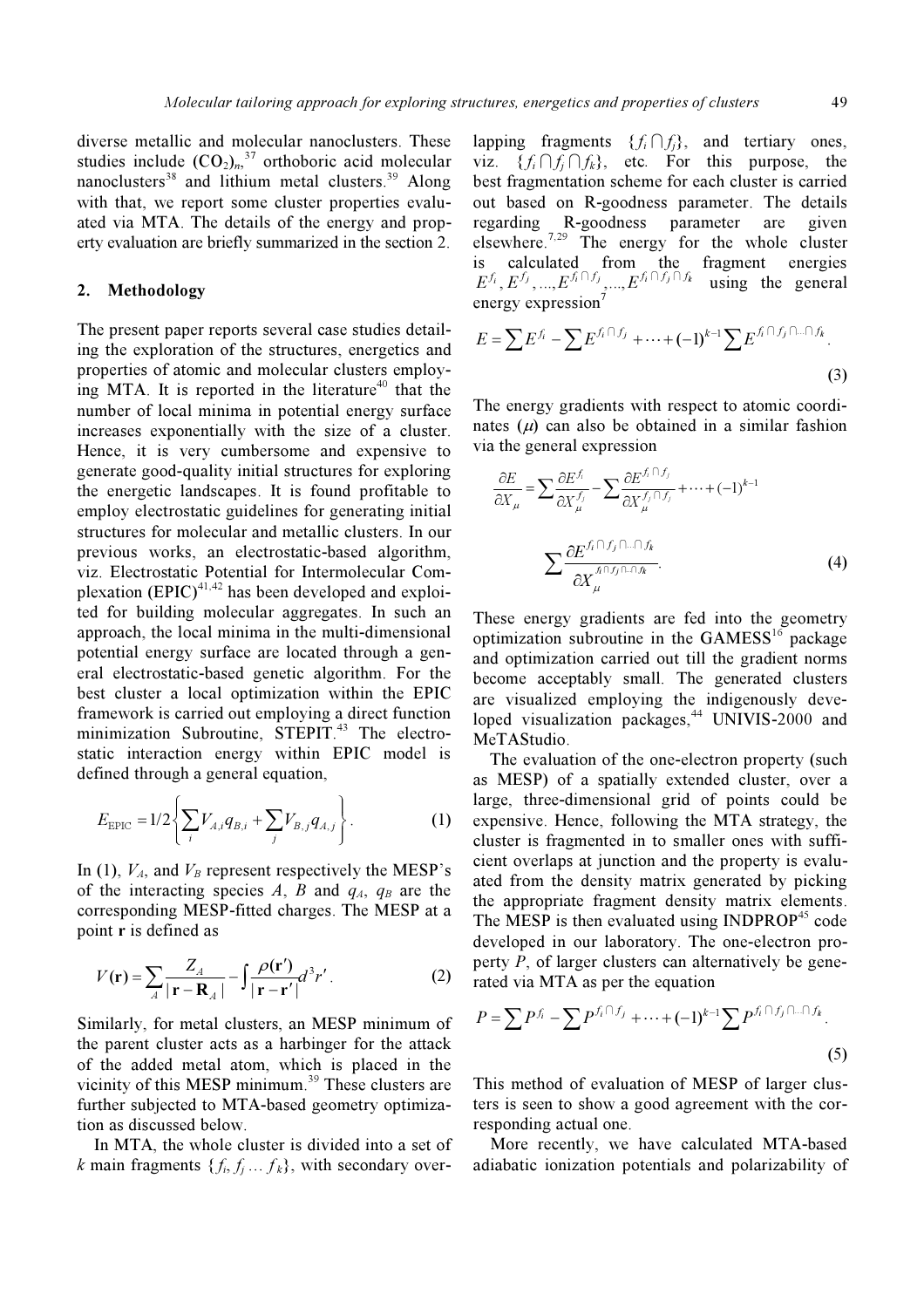$Li_n$  clusters. These values for  $Li_n$  clusters up to  $n = 22$  showed fairly good agreement with their experimental counterparts. The method has been applied to  $Li_{40}$  and  $Li_{58}$  clusters (see ref. 39 for details).

# 3. Structures and energetics of clusters

In the present work, various capabilities of MTA are demonstrated. This section gives an overview of the structure and energetics of a few atomic/molecular clusters, followed by a discussion of various MTAbased properties for these clusters (cf. section 4). In this section, an electrostatics-guided method for building large metal aggregates is demonstrated with the example of lithium clusters. Along with that an EPIC-based algorithm for building  $CO<sub>2</sub>$  prototype clusters is also discussed. These initial structures are subsequently subjected to *ab initio* MTA geometry optimization. This MTA-based geometry optimization method is also illustrated for prohibitively large nanotubes of orthoboric acid, water and benzene molecular clusters, and is discussed sequentially.

## 3.1  $Li_n$  metallic clusters

An electrostatics-guided method for building a metal cluster is demonstrated via a prototype  $Li_n$  cluster. Lithium, being an electropositive atom, the most negative region of MESP of the initial small cluster acts as a harbinger most probable site for the ensueing Li atom. Thus, larger metal clusters are generated using MESP of the smaller motifs as illustrated in figure 1. This general electrostatics-based method to build larger  $Li_n$  clusters going from  $n = 4$  to 58 is discussed in ref. 39. These smaller clusters are optimized using conventional method, while larger ones are optimized through MTA. The calculations presented below are performed at  $B3LYP/6-31 + G(d)$ level of theory. This method could predict all the geometries which are reported in the literature. Further in this work, we could build larger clusters, employing electrostatics guidance and MTA optimization. It is observed from our calculations that the larger clusters prefer motifs with more number of hexagonal bipyramids than pentagonal bipyramids. This geometrical transition is justified using molecular electron density (MED) topography.<sup>39</sup> This application of MTA to a metal cluster clearly brings out the possibility of applying such a method in conjunction with a localized basis set rather than popularly used plane wave basis for such investigations.

The MTA-based properties of these lithium metal clusters are discussed in section 4. A similar study on Na clusters is currently under way in our laboratory.

## 3.2  $(CO_2)_n$  molecular clusters

The initial geometries of  $CO<sub>2</sub>$  clusters are generated through an algorithm based on molecular electrostatic potential and MTA for building energetically favourable molecular clusters. The details of the algorithm can be found elsewhere.<sup>37</sup> This algorithm is availed for building prototype  $(CO_2)_n$  clusters with  $n = 13$ , 20 and 25. Such clusters are subjected to MTA optimization at MPWB1K/6-31++G(2d) level of theory. These MTA optimized clusters with  $n = 13$  and 20 are shown in figure 2. Further, an energy decomposition analysis also performed and which clearly shows that the two-and three-bodies contributes predominantly (>94%) to the total interaction energy. Along with that, we have looked at certain clusters properties, viz. the Hessian, infrared frequencies, MESP and are reported subsequently in section 4.

Yet another study on larger  $(CO<sub>2</sub>)<sub>30</sub>$  clusters at  $HF/6-31 + G(d)$  level has also been recently attempted. These initial structures are generated through molecular dynamics simulation furnished by Takeguchi,<sup>46</sup> which are subjected to MTA-based optimization. The optimized structures are depicted in figure 3. The distance and angular analysis of the  $C=O \cdots C$  interactions is carried out on all the most stable  $(CO_2)_{30}$  clusters. All these clusters exhibit zigzag patterns similar to that in  $CO<sub>2</sub>$  crystal. The most stable clusters exhibit three interaction spheres with T-type of major interactions. The large clusters are extensively stabilized through C=O⋅⋅⋅C type of interactions. A critical appraisal of the geometries is done through distance and angular distribution analysis.

## 3.3 Orthoboric acid nanotubes

Orthoboric acid, viz.  $H_3BO_3$ , is a potential building block for nanotubes as each of this unit can form six hydrogen-bonds with other three units. It is evident from the results<sup>38</sup> that nanotubes of boric acid, structurally similar with carbon nanotubes are energeticcally stable and are stabilized by extensive network of H-bonds. The largest of the calculation reported in reference 38 is that of a nanotube of 64 units,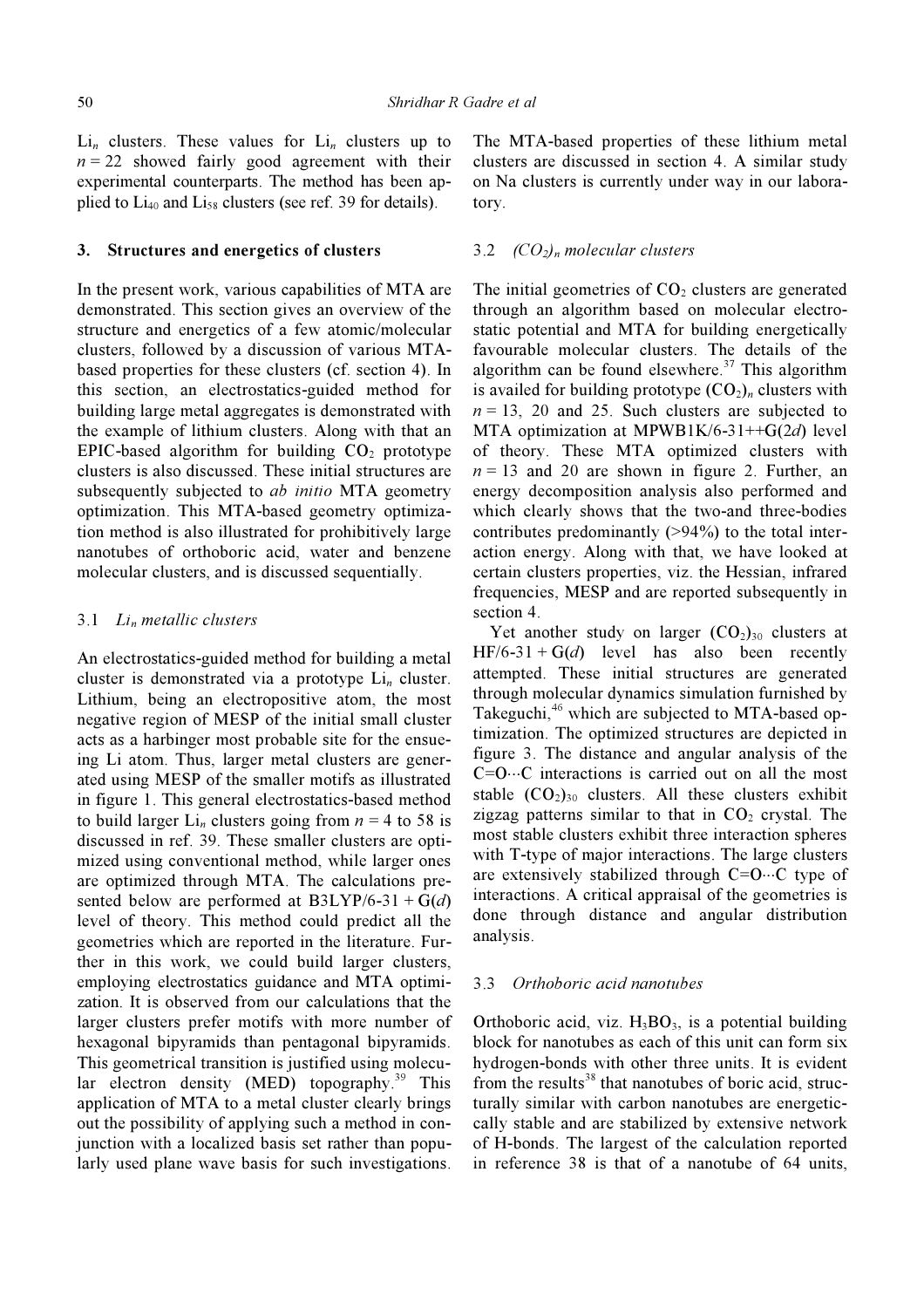

**Figure 1.** A path of MESP-guided growth of lithium cluster starting from  $Li_4$  to an  $Li_{40}$  cluster geometry. The MESP isosurface is shown at –0⋅022 a.u. See text for details.



**Figure 2.** MTA-optimized two most stable  $(CO_2)_n$  clusters each with  $n = 13$  and 20 at MPWB1K/6-31++G(2d) level of theory. The distances shown are in angstroms. See text for details.

comprising of 448 atoms (figure 4). This test case of  $(H_3BO_3)_{64}$  is presented to highlight the ease with

which large molecular clusters can be optimized at ab initio level using MTA. This structure is optimized using MTA-enabled GAMESS at HF/6-  $31++G(d, p)$  level of theory. The calculation involves 6016 contractions and hence cannot be performed on PC-based hardware. However, with the aid of MTA, it was performed on a cluster of 8 Pentium IV with 2⋅8 GHz processor with 2 GB RAM each. The typical time for one SCF cycle was seen to be  $\sim$  5 h on the above mentioned hardware.

# 3.4 Benzene clusters at MP2 level of theory

The next case study includes benzene tetramers,  $(Bz)<sub>4</sub>$  and pentamers,  $(Bz)<sub>5</sub>$  which are optimized by MTA-enabled GAMESS at MP2/6-31++G(d, p) level of theory, in order to show the feasibility of such a large calculation in considerably less amount of time. As the scaling of MP2 method is  $O(N^5)$ , each of these calculations involving 600 basis functions for  $(Bz)<sub>4</sub>$  and 750 for  $(Bz)<sub>5</sub>$  requires huge amount of memory and computational time and are reported in table 1. The typical memory requirement for  $(Bz)$ <sub>5</sub> at MP2/6-31++G(d, p) is 32 GB, while the MTA calculation requires at most 5 GB. Thus in such cases, MTA brings down the computational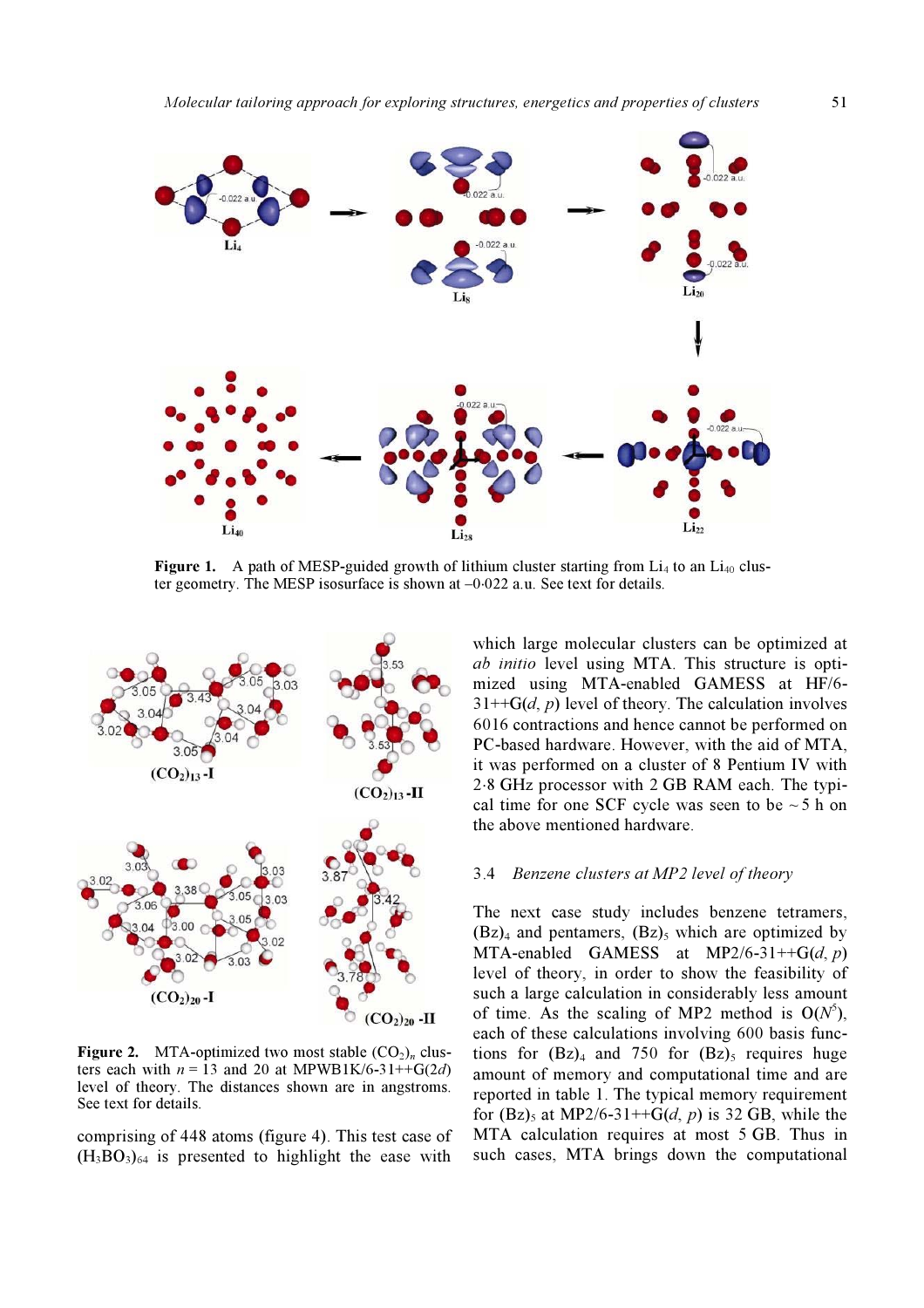

Figure 3. The distance analysis, geometry and angular analysis on the MTA optimized three most stable  $(CO<sub>2</sub>)<sub>30</sub>$  clusters at HF/6-31+G(d) level of theory. See text for details.



Figure 4. MTA optimized  $(H_3BO_3)_{64}$  cluster at HF/6- $31++G(d, p)$  level of theory. See text for details.

cost and time. Geometries of these clusters optimized at MP2/6-31G(d) level of theory are taken as the initial geometries for this study employing higher basis 6-31++G(d, p). For each of the tetramers and pentamers, 2 to 3 trimer fragments can be cut so as to cover all the important interactions. A prototype fragmentation scheme is illustrated in figure 5. MTA-based energy and gradients for the final optimized geometries (figure 6) are reported in table 1, along with the time taken per cycle of optimization on a single Intel Core 2 Quad at 2⋅4 GHz processor with 8 GB RAM and 250 GB of disk. The current study shows that the motifs with T-type interactions are energetically more favourable over shifted-parallel and parallel stacked ones.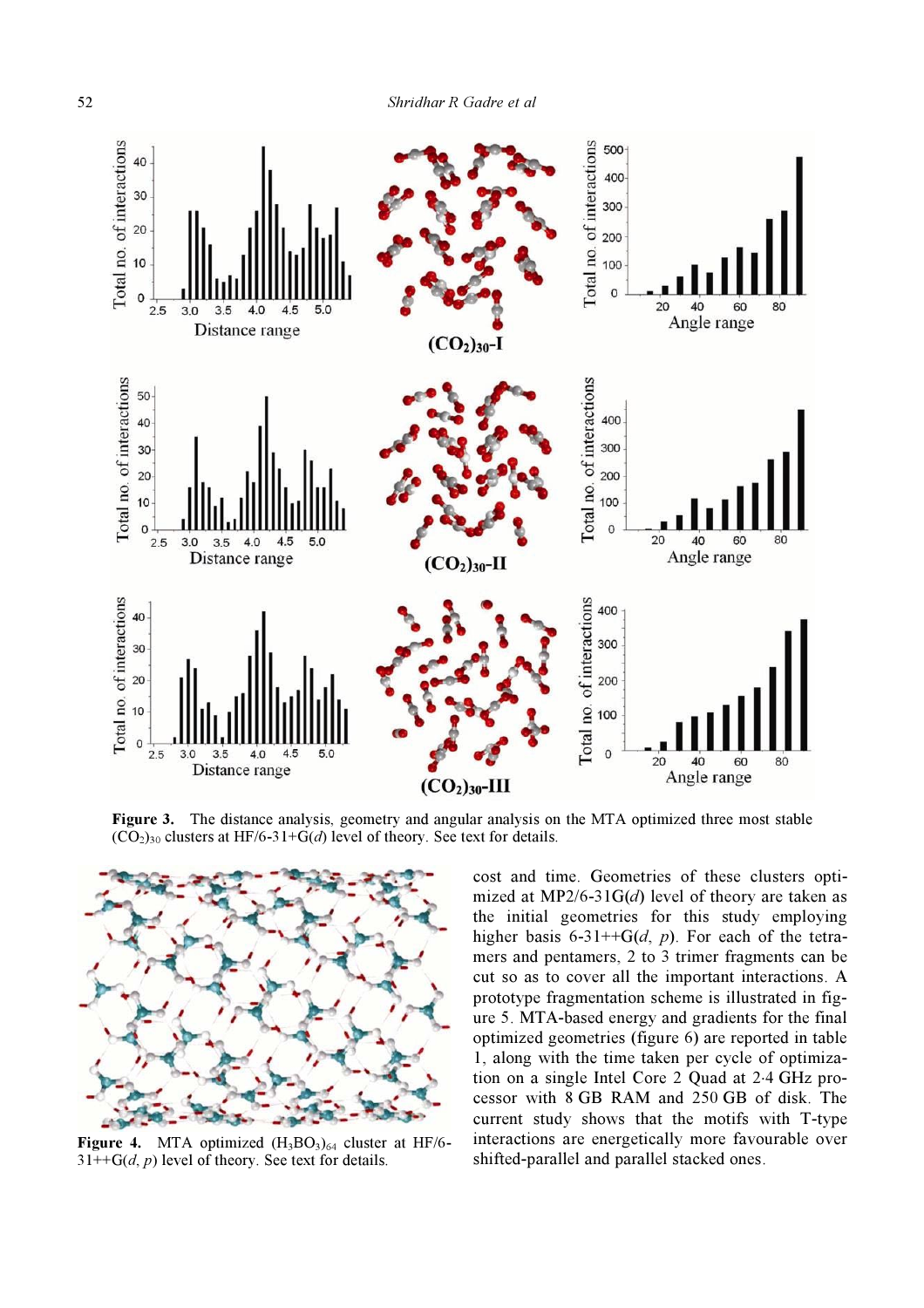**Table 1.** Benzene tetramers and pentamers: MTA estimates of energy,  $E$  (a.u.), interaction energy,<sup>a</sup>  $\Delta E$  (kcal/mol), maximum and root mean square gradients,  $(G_{MAX}, G_{RMS})$  (a.u.), CPU time, t (min/optimization-cycle) and number of main fragments  $(N_F)$  used for MTA-based geometry optimization. See text for details.

| Geometry        | E                  | ΔE      | $G_{\text{MAX}}$ , $G_{\text{RMS}}$ |     | $N_{\rm F}$ |
|-----------------|--------------------|---------|-------------------------------------|-----|-------------|
| $(Bz)4-I$       | $-926 \cdot 11129$ | $-20.4$ | 0.0009, 0.0002                      | 520 | 4           |
| $(Bz)4-II$      | $-926 \cdot 11616$ | $-23.5$ | 0.0002, 0.0000                      | 540 | 4           |
| $(Bz)4$ -III    | $-926.12155$       | $-26.9$ | 0.0009, 0.0002                      | 240 | 2           |
| $(Bz)_{5}$ -I   | $-1157.63661$      | $-23.9$ | 0.0002, 0.0000                      | 212 | 2           |
| $(Bz)_{5}$ -II  | $-1157.64128$      | $-26.9$ | 0.0019, 0.0004                      | 370 | 3           |
| $(Bz)_{5}$ -III | $-1157.64072$      | $-29.5$ | 0.0017, 0.0004                      | 366 | 3           |
|                 |                    |         |                                     |     |             |

a Energy of benzene monomer optimized at the same level is –231⋅51969 a.u., is used for calculating the interaction energy



Figure 5. Schematic fragmentation of a benzene tetramer  $[(Bz)<sub>4</sub>-1]$ .  $f_1$ ,  $f_2$  are the main fragments, while  $f_1 \cap f_2$  is the overlapping fragment of  $f_1$  and  $f_2$ . See text for details.

# 4. Properties of clusters

# 4.1 Hessian and IR frequencies

MTA has been extended<sup>36</sup> to evaluate Hessian for a macromolecule from its fragment-Hessians, and thus, it also enables to calculate the frequencies of the macromolecule. Here we present a small test case of  $(H_2O)_{37}$  (refer figure 7 for structure) for MTA-based Hessian and frequency calculation at HF/6-31G. This calculation involves 481 contractions, and hence, it is possible to perform actual calculation in order to demonstrate the accuracy of the method. However, large test cases, where it is not possible to perform frequency calculation with any hardware that is available today, are reported in ref. 36. Both the actual and MTA-based calculations on  $(H_2O)_{37}$  are performed on a cluster of 4 Intel Core 2 Quad processors with 2⋅4 GHz, each with 4 GB RAM and 250 GB hard disk. The MTA-based calculation took merely 4 h and 30 min while, on identical hardware, the actual calculation took  $\sim$ 20 h. This shows that our method has notable time advantage over the conventional one. In terms of accuracy of the MTA-Hessian as compared to actual one, the maximum error is  $2.9 \times 10^{-3}$  a.u. and root mean square deviation (RMSD) is 0.07. The only significant frequencies for water cluster are O–H stretches. A wide range of these from  $3171$  to  $4106$  cm<sup>-1</sup> is obtained, which is due to extensive hydrogen bonding between the water molecules. Percent maximum error and RMSD in frequencies are 0⋅48 and 0⋅028  $(in \text{ cm}^{-1})$  respectively. Thus, it is clear that MTA enables computation of Hessian and vibrational frequencies without significant loss of accuracy saving considerable amount of computational time.

 The above test case establishes the reliability of the method. Therefore, a test case where actual calculation is not at all possible is presented next.<sup>36</sup> A nanotube of forty  $(H_3BO_3)$  units is subjected to such a MTA-based Hessian and frequency calculation at  $HF/6-31++G(d, p)$  level of theory. The calculation involves 280 atoms and 3760 basis functions. For  $(H_3BO_3)_{40}$ , the frequencies within range of 3970– 4190  $\text{cm}^{-1}$  correspond to O–H stretches, while those in range  $1120-1600$  cm<sup>-1</sup> are due to B-O stretches. The calculation is run on a cluster of 13 dual core machines with 2 GB RAM each. It is worth pointing out that Hessian is expensive to calculate and such a calculation for 3760 basis functions can not be performed on commonly available hardware with con-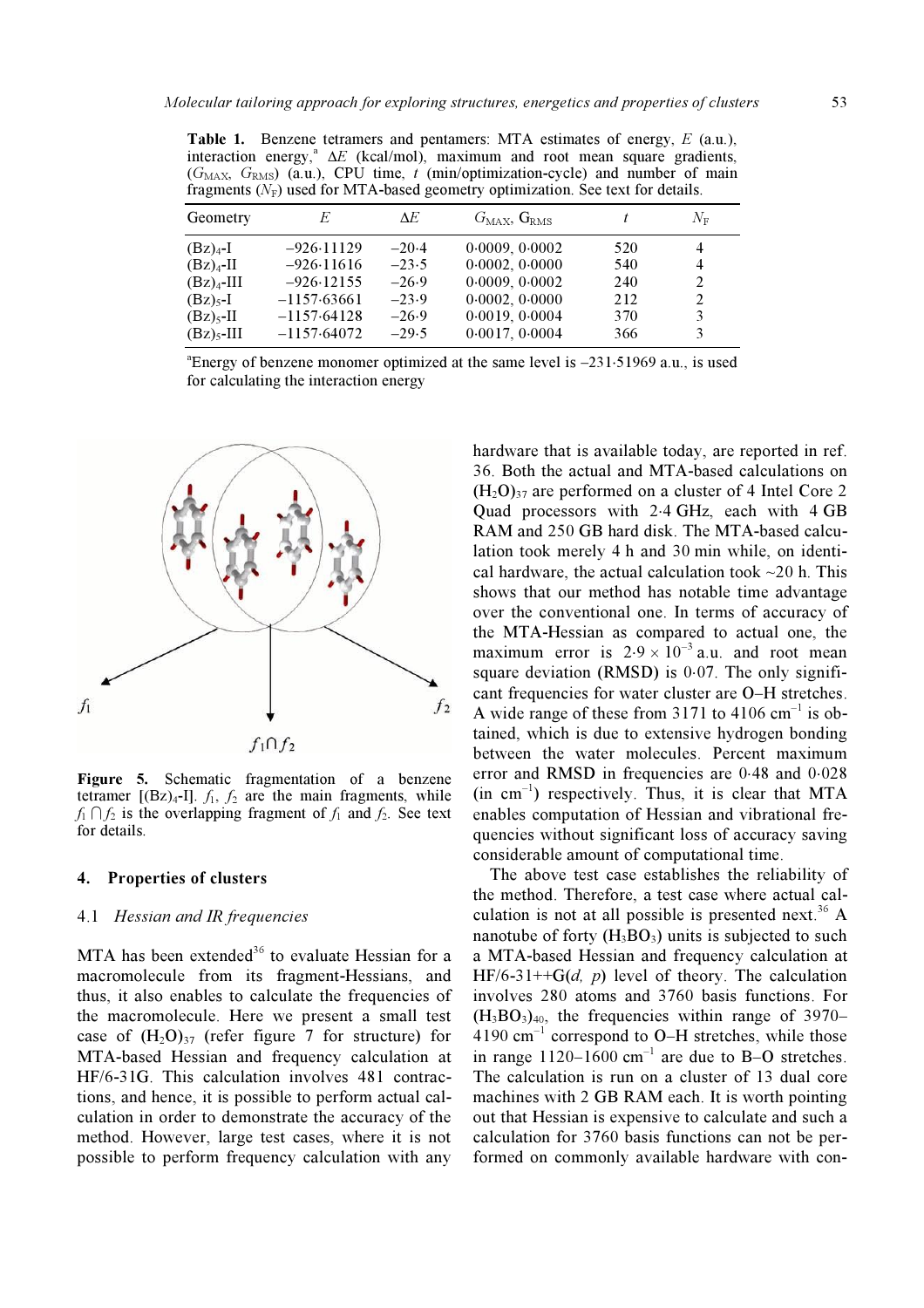

Figure 6. MTA-optimized structures of three most stable benzene tetramers and pentamers each at  $MP2/6-31++G(d, p)$  level of theory. The respective energies, interaction energies and gradients are reported in table 1. See text for details.



**Figure 7.** MTA optimized  $(H_2O)_{37}$  cluster at HF/6- $31G(d)$  level of theory. See text for details.

ventional methods. It is noteworthy that the corresponding MTA-based calculation merely took 12 h. Other details about the fragmentation scheme used for this nanotube are elaborated in ref. 36.

Vibrational frequencies of  $(CO_2)_n$  clusters with  $n = 13$  and 20 are evaluated through MTA. This cal-

culation is performed at MPWB1K/6-31++G(2d) level of theory, involving 975 and 1500 basis functions for  $(CO_2)_{13}$  and  $(CO_2)_{20}$  respectively. For a comparison, MTA calculations are performed on  $(CO<sub>2</sub>)<sub>13</sub>$  along with the corresponding actual ones. The MTA Hessian matrix elements are found to be in agreement with the corresponding actual ones up to two decimal digits. The most intense asymmetric stretching mode of  $(CO_2)_{13}$  is at 2501 cm<sup>-1</sup>, while the respective MTA value is at  $2502 \text{ cm}^{-1}$ . Further, all the MTA-based frequencies show a fair agreement within 1 cm<sup>-1</sup> with the actual one. For  $(CO_2)_{20}$ , actual frequency calculation is cumbersome, hence only MTA-based frequencies are evaluated. The highest asymmetric stretching mode for this cluster is found<sup>37</sup> at 2509 cm<sup>-1</sup> and is blue-shifted with respect to  $CO_2$  monomer at 2499 cm<sup>-1</sup>.

# 4.2 Polarizability, adiabatic ionization potential and MESP

An optical property of interest is the polarizability and this is a measure of the distortion of the delocalized valence electron in the presence of an external electric field. This study for  $Li_{20}$  is reported to exemplify the accuracy of MTA method. MTA-based polarizability values of  $Li_{20}$  are 1238, 1244 and 1249 a.u. with three different fragmentation schemes with increasing R-goodness parameter.<sup>7</sup> This MTAbased polarizability is found to be in good agreement with the actual calculated value at 1263 a.u.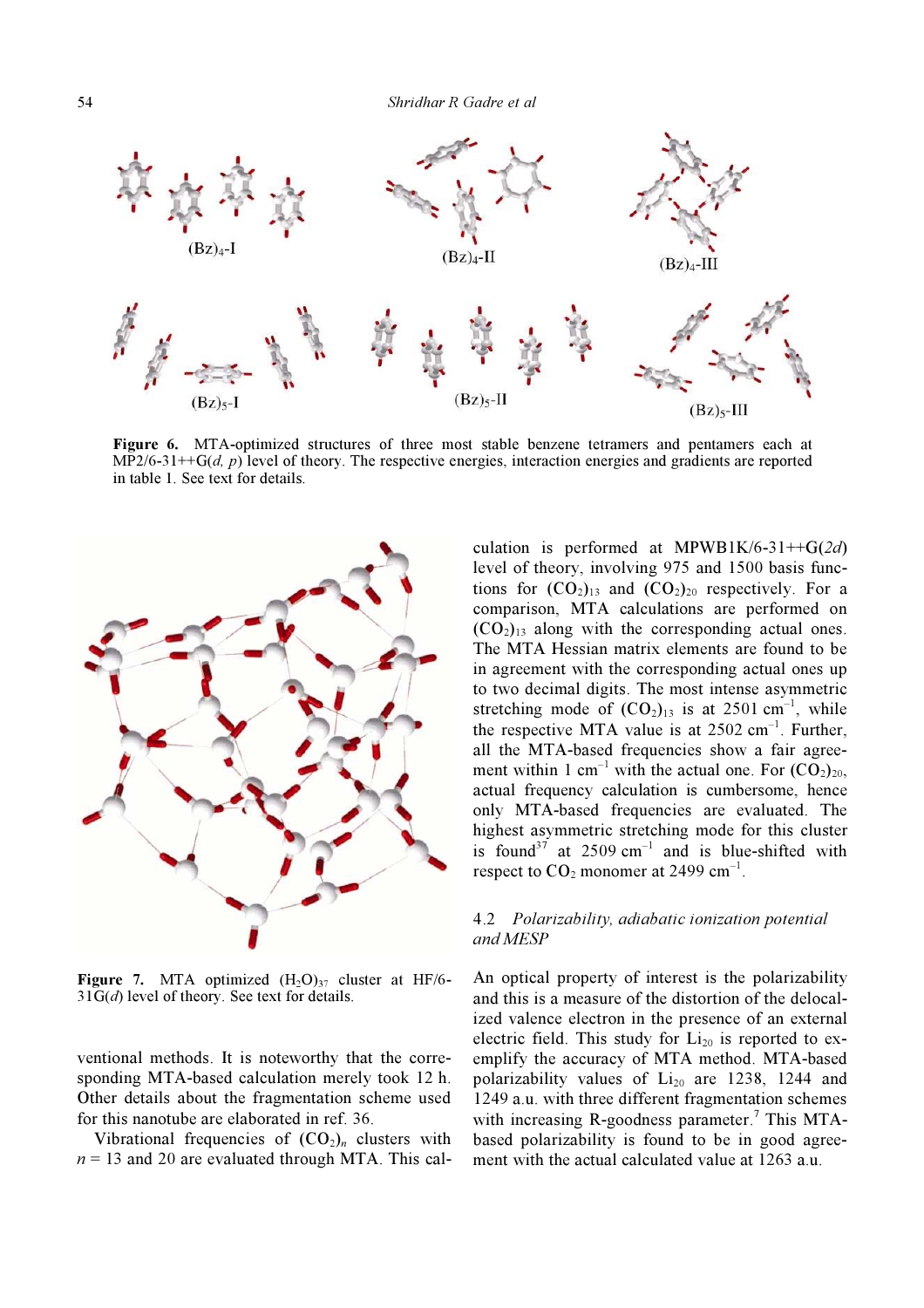An important electronic property of interest to chemist is adiabatic ionization potential (AIP). The adiabatic ionization potential is defined as the respective energy difference of the neutral and cationic clusters. The larger cationic cluster is also optimized imposing +1 charge to the respective fragments. The difference of the neutral and charged systems optimized with same fragmentation scheme is reported as AIP of larger clusters. The details of the fragmentation scheme and values will be reported elsewhere in the literature.<sup>39</sup> In this work,<sup>39</sup> the AIP for  $Li_n$ clusters with  $n = 2$  to 18 are evaluated by conventional calculation and that for larger clusters with  $n = 20$  to 58 are calculated with MTA. The MTAbased (experimental) AIP for  $Li_{20}$ ,  $Li_{22}$ ,  $Li_{24}$  are 3⋅37 (3⋅31), 3⋅57 (3⋅39) and 3⋅49 (3⋅24) eV respectively. The errors in MTA-based AIPs are typically 2–7% in comparison with their experimental counterparts. With similar assumptions, we have calculated $39$  AIP of  $Li_{40}$  and  $Li_{58}$  to be 3⋅43 and 3⋅24 eV respectively, showing a decreasing trend in AIP values with increasing *n* for larger clusters.

 Molecular electrostatic potential is also evaluated for these large clusters through MTA. The larger clusters are fragmented into smaller ones and the MESP is evaluated over the grid points around these fragments. The respective fragments MESP over the grid point is patched up based on the general MTA expression. The MTA-based MESP's of these clusters show a remarkably good agreement with the corresponding actual ones. A critical comparison of this property evaluated via both the ways is illustrated in ref. 37. It is noted that the MESP minimum and the function distribution around the molecule is qualitatively and quantitatively similar to the actual one.

## 5. Concluding remarks

The present work has given a brief account of various capabilities of MTA for exploring the structure, energetics and properties of large clusters. Initially, a concise outline of MTA including the fragmentation and optimization procedure is presented. From our earlier studies, it is evident that electrostatic guidelines are useful for generating good initial geometries for atomic/molecular clusters. Electrostatic coupled with MTA-based optimization can be employed to locate local minima on the PES of molecular or metallic clusters. This is illustrated with the examples of  $(CO_2)_n$  and  $Li_n$  clusters in the present work. The above mentioned test cases as well as orthoboric acid nanotubes and benzene clusters elucidate the power of MTA to perform such huge calculations merely on a PC-based hardware, which are conventionally impossible. The level of theory is no bar for this approach. It can be applied at various levels of theory with an equal ease and this is demonstrated in the current work through a wide spectrum of test cases at HF, DFT (for MPWB1K and B3LYP functionals) and MP2 levels of theory.

 Further, MTA can be exploited for studying variety of properties of large clusters. These properties include ionization potential, polarizability, Hessian and IR-normal mode frequencies. The ionization potential of Li-clusters is in good agreement (error <7%) with their actual counterparts, proving the reliability of this method. The numerically significant Hessian elements are seen to match up to three digits after the decimal point. Further, the IR frequencies are found to agree within  $1 \text{ cm}^{-1}$  and these values on comparison with the actual show a fair agreement. Altogether MTA is a good model to understand the structure, energetics and properties of large clusters in different domains.

 It may be pointed out that the current version of MTA is restricted to closed shell systems and there is a scope for implementing it for open shell, excited state and transition state structure and property evaluations. This will enable further applications of the method to chemically and physically meaningful systems. The future outlook of the method is promising. We anticipate employing MTA for investigations of very large clusters which can eventually be correlated with crystal structures as well as surface characteristics of materials in the coming five years. We hope that in the longer term it may also be possible to perform on-the-fly molecular dynamics calculations with such an approach.

#### Acknowledgements

Authors are grateful to the Council for Scientific and Industrial Research (CSIR), New Delhi and Center for Development of Advanced Computing (C-DAC), Pune. SRG thanks the Department of Science and Technology (DST), New Delhi for the award of J C Bose Fellowship. We are thankful to Dr G Narahari Sastry for furnishing initial geometries of benzene clusters and to Dr H Takeguchi for the MD-based geometries of  $(CO<sub>2</sub>)<sub>30</sub>$  clusters.